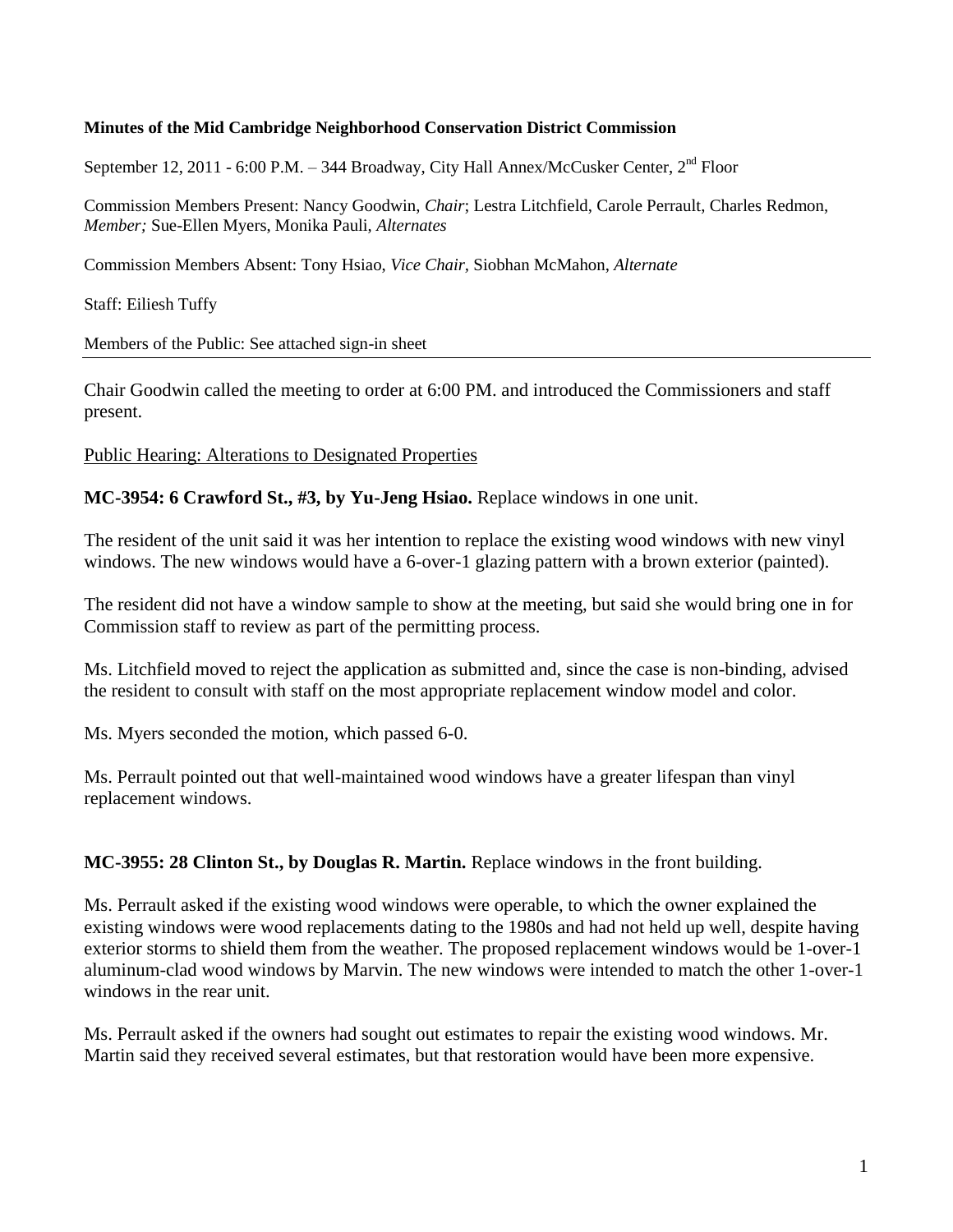Ms. Litchfield moved to deny the application as submitted, encouraging the applicant to reinstall new, all-wood windows. Ms. Myers seconded the motion, which passed 6-0.

#### **MC-3956: 101 Trowbridge St., by Mary Ellen Colten.** Replace 1st floor windows.

The current proposal was to replace some of the last original wood windows in the building, located on the first floor. The rest of the windows in the building have previously been replaced with new units of a substitute material. The goal of the homeowner is to create a uniform appearance for the entire building.

Ms. Litchfield made a motion to deny the application as submitted, encouraging the owner to restore the original wood windows or, if replacing, to replicate the historic 2-over-2 glazing pattern. Ms. Perrault seconded the motion, which passed 6-0.

### **MC-3957: 39A Lee St., by I. Fishman LLC.** Replace all windows.

The property under review is a 3-story, brick Colonial Revival-style apartment building designed by architect William Nelson Jacobs and constructed in 1938. The only other Cambridge building credited to Jacobs is a streamlined Moderne gas station at 76 Prospect Street. The windows are primarily 6-over-6 double-hung wood windows. There are no protective storm windows currently on the building.

The representative for the current owners, Ms. Beth Fishman, said they manage several large apartment buildings in Cambridge. As an example, she brought pictures of their property on Gray Street (not in a protected district), where original windows have already been replaced with Harvey vinyl replacement windows with double glazing. Storms were not desirable because the feeling was that the tenants would neither want to or know how to operate storm windows. The exterior wood trim would be panned over with aluminum.

Ms. Goodwin asked if the owners had been regularly maintaining and repairing the existing windows, to which the owner said they had been making repairs for 25 years.

Mr. Redmon asked if the new windows would be 6-over-6 to match the original glazing pattern. The owner said they wanted to install 1-over-1 windows without any muntins. Ms. Fishman said she did not see the architectural value of this building and thought it was ugly, very flat and plain and looks "prison-like". This work was felt to be an upgrade. She also said that the current windows do not have screens, which the tenants want.

Mr. Redmon suggested power-washing the stone parapet, which is part of the restrained detail of an apartment building from this period.

Ms. Tuffy added that the historic paint consultant on staff said an almond or taupe color for the window frames would be more appropriate than the proposed bright white.

Ms. Litchfield added that maintaining the historic glazing pattern is most appropriate for this building, but that perhaps a 6-over-1 window could be considered by the owner.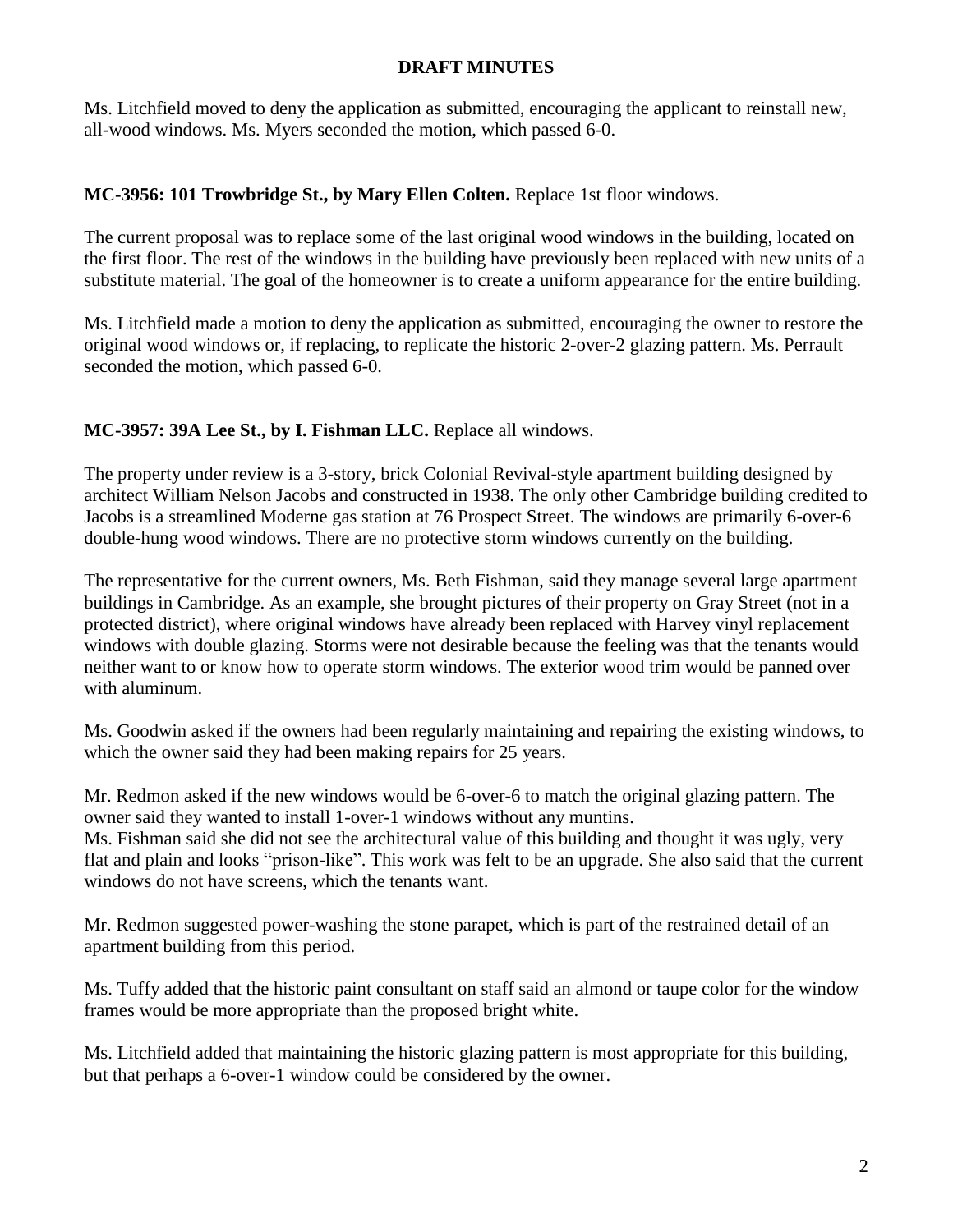Comments were accepted from the public.

Ms. Margaret McMahon of 14 Highland Avenue hoped something would be done with the doorway, since she felt it looked bad.

Ms. Frankie Lieberman of 24 Ellsworth Avenue said that any time divided-light windows are taken out the building dies. She understands that maintenance can be a nightmare but that there isn't much else interesting about this building otherwise. She also did not understand why it would be so difficult for tenants to operate storm windows. If the wood windows do not operate, it's only because the sash cords need to be replaced, which is no big deal.

Ms. Marilee Meyer of 10 Dana Street said she agreed with maintaining the historic muntin pattern, saying that 1-over-1 windows would be incongruous in this type of building.

Mr. Redmon made a motion to reject the application as proposed and made the following recommendations:

- to at least consider a 6-over-1 replacement window
- to work with city staff to find a less glaring window color than white

- to use staff as a resource for information on proper cleaning methods for the parapet

Ms. Myers seconded the motion, which passed 6-0.

# **MC-3958: 7 Leonard Ave., by Traci Logan and Katherine Abbot.** Replace windows at front porch.

The location of the proposed work is at the front porch, which is an enclosed porch with 6-over-6 double-hung wood windows on both the side walls and surrounding the front door. The front door is fully glazed and is framed by sidelights and a transom window, all of which have divided lights.

The proposal is to retain the door, sidelights, and transom but to replace the 6 double-hung windows with vinyl replacement windows. The new windows would be black on the exterior to match the rest of the house with grille-between-glass simulated muntins.

No representatives for the property were present at the meeting.

Ms. Goodwin said she did not understand why the owners were replacing the double-hung windows on this porch which is meant to be a basic shelter between the outside and the indoor living space. Mr. Redmon agreed, stating that they should just clean and paint the existing windows.

Ms. Litchfield moved to reject the application as submitted, because vinyl windows are incongruous with the historic fabric of the district. Mr. Redmon seconded the motion, which was passed 6-0.

**MC-3922 (continued): 14 Dana St., by Dana St. Development, LLC.** Demolish rear carriage house and construct new rear structure. Repair and rehab front building.

Commissioners Pauli and Perrault, who are both abutters to 14 Dana St., recused themselves from deliberations and joined the general public.

This was a continuation of the case presented in August. The project team, in response to comments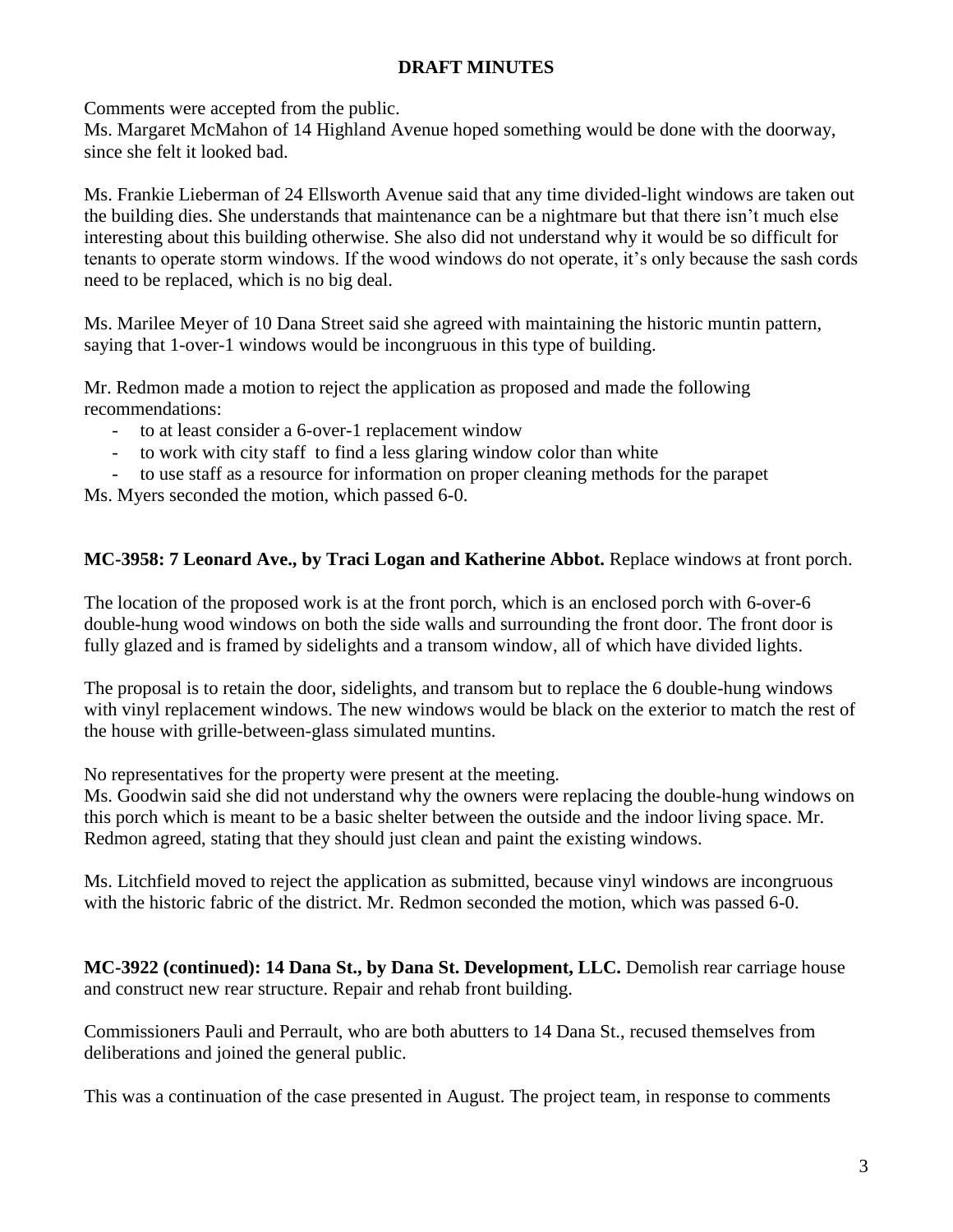received from Commission members and abutting neighbors, presented a revised set of plans for review. Some of the concerns addressed in the new design included

- reducing the height of the rear structure

- simplifying the fenestration pattern, particularly on the rear elevations
- removing the rear window bay facing 10 Dana Street
- changing the roofline of the "new carriage house" at the rear

Mr. Redmon, in reference to the 3rd floor deck set into the rear slope of the Mansard roof, suggested carrying the heavy line of the roof across as a solid rail to maintain the edge line of the roof.

Fencing was briefly discussed, and the Commission voiced their preference for a "good neighbor"-style fence that is of an open design for at least the top 1-foot of the overall height.

Three mechanical units are planned for the exterior of the property. Two are to be placed at the center of the rear elevation, and one is to be placed just east of the garage door on the north elevation.

Comments were accepted from the public.

Mr. Peter Wender of 10 Dana Street said that his neighboring residence is on the first floor and that he was concerned about reductions in light and ventilation.

Ms. Marilee Meyer of 10 Dana Street thanked the project team for removing the projecting window bay facing 10 Dana. She also asked if the paint colors in the rendering were accurate.

The architect, Peter Quinn, said they would be consulting with the Cambridge Historical Commission staff on final paint colors.

Ms. Carole Perrault of 9 Dana Street asked about the architectural model that was requested by the Commission at the last meeting. The architect said they did not have the budget to produce a 3-D model, but had provided a 2-D, computer generated model which was shown on Sheet A0.1: Massing Study View. When asked if the Commission was satisfied with the massing study provided, they said that they would have preferred the 3-D model they asked for but the sophisticated computer model was sufficient enough for their deliberation.

Artemis March of 10 Dana Street asked if there would be any rear patios or balconies and expressed concerns about smoke and noise pollution. The architect said the rear patios were at grade level and they would be screened to minimize adverse impact on neighbors.

Ms. Frankie Lieberman said she had missed the 1st hearing but felt the new addition was too big and too dense. She also mentioned that the Commission had the ability under the ordinance to reduce the size of the project by 1/3rd and that she felt the execution of that power would be appropriate for this project. The architect said that the current proposal equaled the F.A.R. of the existing buildings.

Ms. Margaret McMahon of 14 Highland Avenue said that the same F.A.R. was not good enough. She has a problem with excessive infill which she thought should be addressed.

Staff inquired about the front building's exterior cladding, which the developer said would be retained as cedar shingles since the existing ones appeared to be in salvageable condition. Ms. Litchfield said it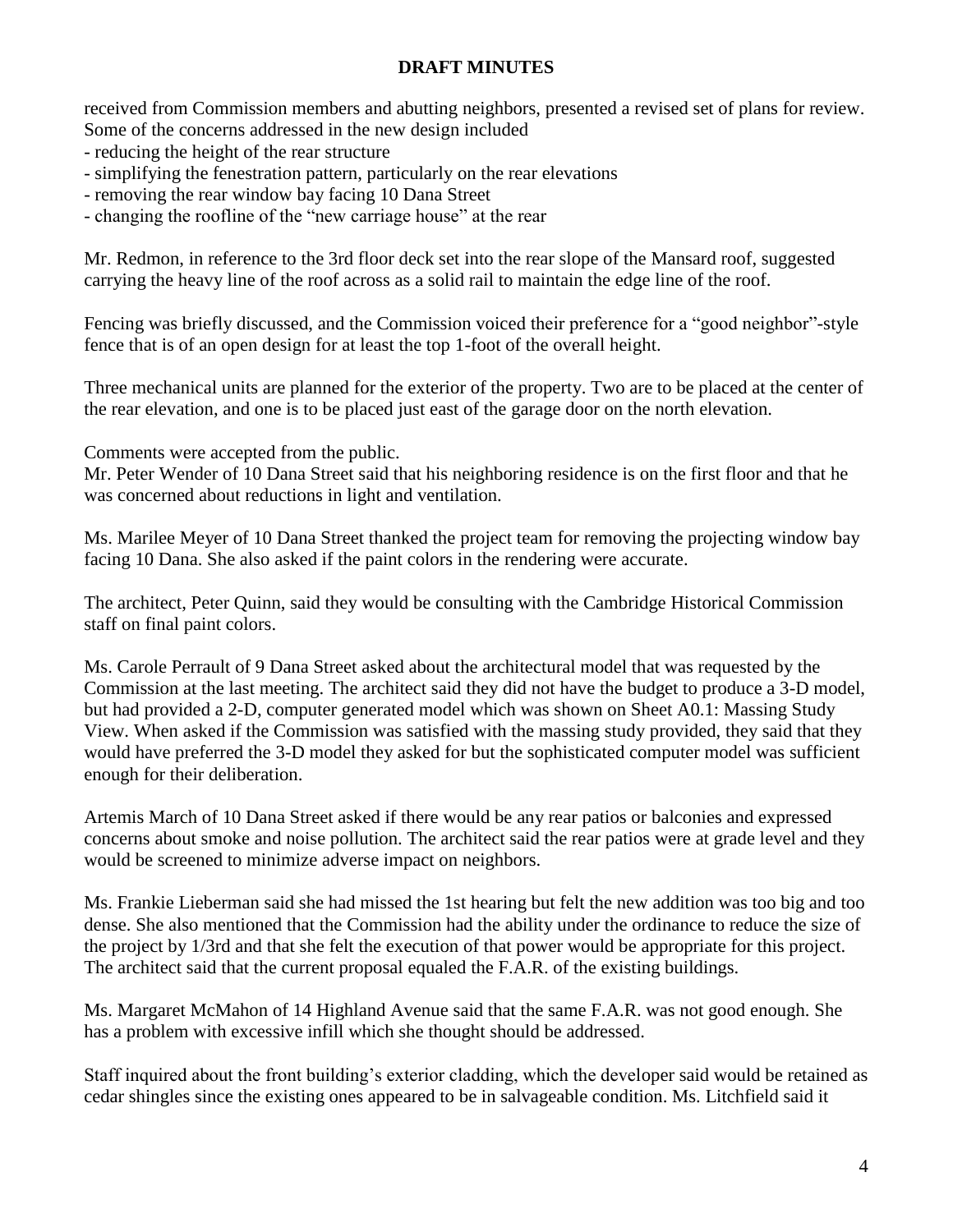would be wonderful to bring back the front building to its original clapboard siding. The team said their budget did not include that work and their financing was already secured for the project without new clapboards factored into the scope of work.

Ms. Meyer of 10 Dana noted that the middle windows over the garage on Sheet A2.1 look out of proportion and too large. The architect said that was the main source of light for a Master Bedroom, but that they could reduce them in size.

In the shadow studies, the pink areas on the drawings showed areas of increased shadow under the current proposal. Mr. Peter Wender of 10 Dana St. said that as a result, his unit would lose all light. The architect countered that it would only be in shadow first thing in the morning, to which Mr. Wender said he did not consider 9am so early.

The Commission closed public comment to deliberate.

Ms. Litchfield said she supported the idea of a heavier railing on the back balcony.

Mr. Redmon moved to accept the revised plans as submitted with the following conditions:

- create a solid rail at the 3rd floor rear porch

- consider clapboards as an exterior siding option for the front building

- work with Commission staff and the Architects Committee on restoration details as needed

Ms. Litchfield seconded the motion, which passed 4-0.

**MC-3952: 1531 Cambridge St., by Mark Roderick.** Window alterations; remove chimney and ramp; rebuild rear steps; repair or replace shingles as necessary; repair entry stairs and rails.

Work in the proposed scope has already been completed in some areas prior to the Commission's review or approval. Ms. Myers asked what the policy was in such a case, to which staff answered that the Commission could direct the property owner to undo any unapproved work and return it to its previous appearance.

A rear entrance on the side elevation had previously been enclosed, but retained the trim on the exterior of the building. Since it no longer related to an entrance and would now be kitchen space behind, the Commission recommended getting rid of the trim and replacement windows in favor of installing 2 new diamond-pane windows to match the window grouping just forward of this location. Vertical casement windows, when installed flush against one another, could be trimmed out around the outer edges to create a more square composition.

The existing wood windows are to be retained and restored. New windows will be aluminum-clad wood windows with exterior muntins.

Mr. Redmon said that while the Commission accepted the work that was already conducted, it was regretful that the owner had proceeded ahead of their review. He moved to accept the application as submitted with the condition that the owner design the new casement windows as the Commission had discussed. Ms. Litchfield seconded the motion, which passed 6-0.

**MC-3953: 35 Roberts Rd., by Lou Ferraro.** Construct addition; replace windows; exterior rehab and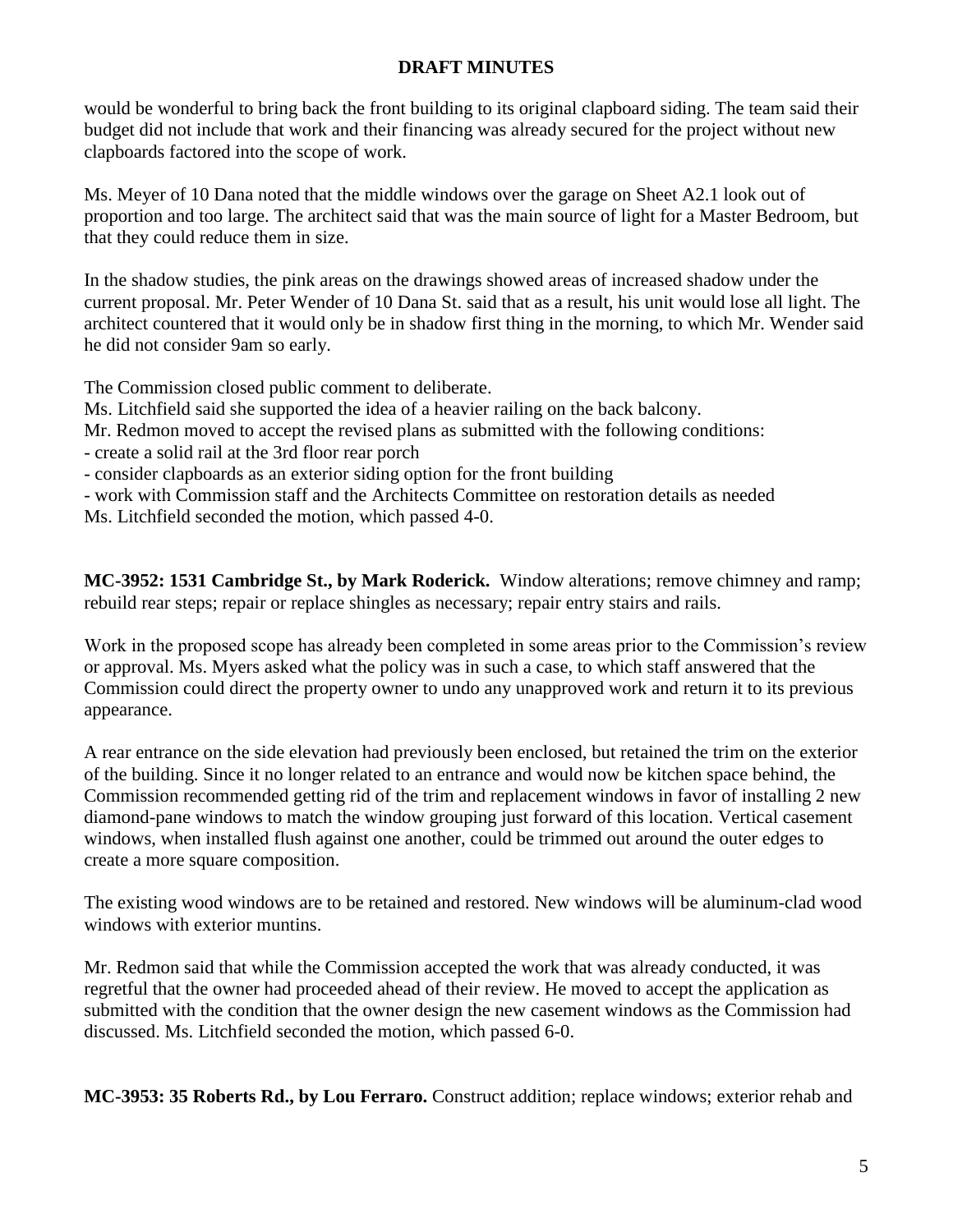alterations to existing house.

Campbell Ellsworth, the project architect, agreed with staff assessment that the original style of the historic house depending very heavily on symmetry. The design choice to change the single-door entry to a double-door entry was to give each of the tenants their own dedicated entrance and avoid a shared vestibule. The reconfigured porch would move the exterior columns approximately 2 feet out from their current location. The current concrete stoop would be replaced with a more traditional wood landing and staircase with side rails.

- The existing clapboards were proposed to be completely replaced with HardiPlank fiber-cement siding.

- Window hoods, sills and cornice brackets are to be retained or replicated to match.

- The windows are proposed to be replaced with aluminum-clad wood windows in a 2-over-2 glazing pattern to match the existing windows.

- The corner boards are proposed to be replaced with either wood or Azek.

- The sills of two windows were proposed to be raised

- The 3rd floor windows needed to be adapted to make them suitable as an egress, but would have an overall muntin pattern to best match the other 2-over-2s in the house

When discussing the replacement of the historic clapboards with a substitute material, the Commission was highly opposed to that aspect of the project.

The single front door was also pointed out as an elegant feature of the historic house. The architect said a shared vestibule ate up F.A.R. on the interior. Ms. Perrault reminded the applicants that the Commission was not concerned with interior layout but rather with preserving the historic fabric on the building's exterior. Staff pointed out that the driveway at the rear meant the tenants would more than likely favor using the rear entrances.

Ms. Litchfield asked if the review in this case was non-binding, to which staff confirmed that the square footage of the new addition did not exceed the threshold for a binding review by the Commission.

The Commission took issue with the alteration of the front porch, the use of HardiPlank and the loss of the simple symmetry of the original fenestration. The builder said their other option for siding was vinyl. Staff and the Commission pointed out that a first consideration should be retention of the existing clapboards, which appeared to be in good condition and lend to the character of the district. Ms. Goodwin also pointed out that HardiPlank would not line up with the historic trim pieces. The recommendation of the Commission was to retain the existing clapboards and trim and merely infill with new clapboards where needed.

Mr. Redmon also said that everything should be done to retain the original window sizes and sill heights. The use of interior window wells or blank panels around kitchen counters could accomplish this.

Questions and comments were accepted from the public.

Mr. Bill Zamparelli of 7 Emmons Place said that his main concern was over parking on Emmons Place and keeping it to a minimum. He did not have a problem with the double door front entrance, since he had done the same thing with his own house 10 years ago. When Mr. Zamparelli asked if the 3rd floor egress windows would need fire escapes, the architect answered that they would not. The architect said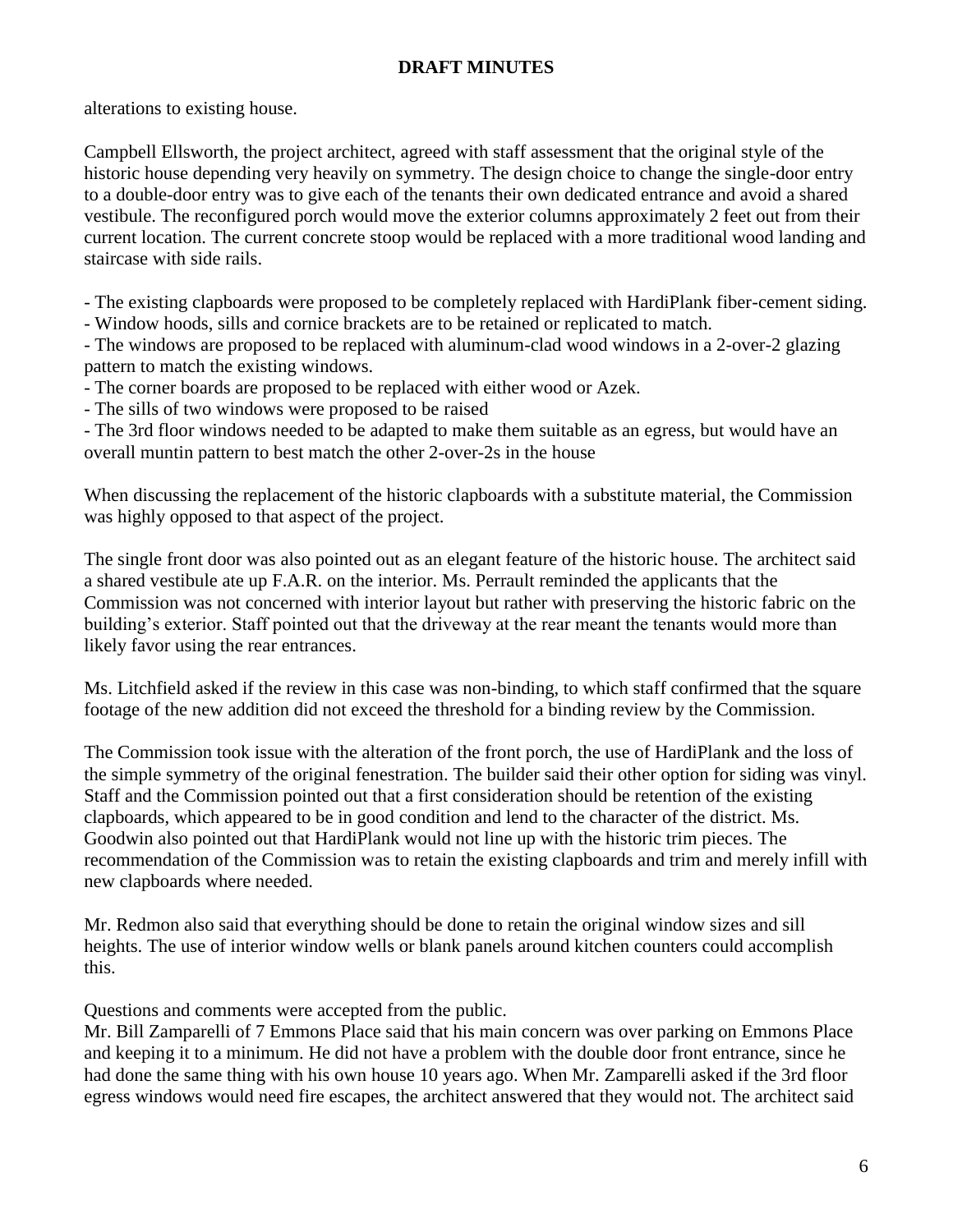they would be providing 2 parking spaces (1 for each building unit) in the rear driveway.

Mr. Scott Walker of 2 Emmons Place said he lives in a basement-level condo adjacent to the rear of this property and wondered if there would be any impact to the foliage at the rear of the lot. The owner said the existing trees along that property line would remain.

Mr. Redmon made a motion to reject the application as presented with the following comments:

- to retain the full-height windows

- that HardiPlank devalues the historic property

- the loss of symmetry in the N  $&$  S elevations' fenestration was unfortunate, and

- to remove the skylights from the street-facing slope of the roof.

Ms. Myers seconded the motion, which passed 6-0.

The meeting was adjourned at 8:50 p.m.

Respectfully submitted,

Eiliesh Tuffy Preservation Administrator